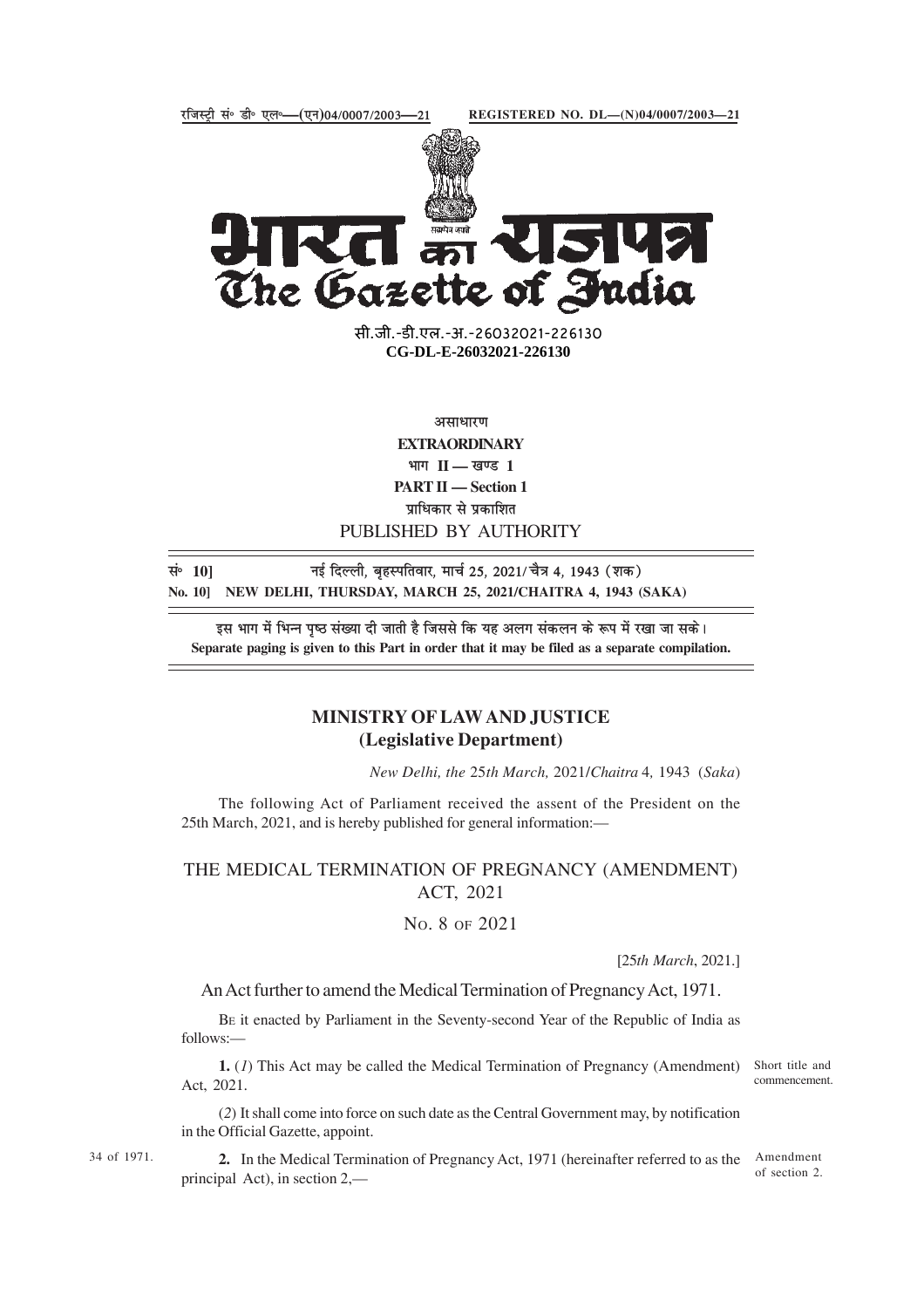$(i)$  after clause  $(a)$ , the following clause shall be inserted, namely:—

'(*aa*) "Medical Board" means the Medical Board constituted under sub-section (*2C*) of section 3 of the Act;';

 $(iii)$  after clause  $(d)$ , the following clause shall be inserted, namely:—

'(*e*) "termination of pregnancy" means a procedure to terminate a pregnancy by using medical or surgical methods.'.

**3.** In section 3 of the principal Act, for sub-section (*2*), the following sub-sections shall be substituted, namely:—

"(*2*) Subject to the provisions of sub-section (*4*), a pregnancy may be terminated by a registered medical practitioner,—

(*a*) where the length of the pregnancy does not exceed twenty weeks, if such medical practitioner is, or

(*b*) where the length of the pregnancy exceeds twenty weeks but does not exceed twenty-four weeks in case of such category of woman as may be prescribed by rules made under this Act, if not less than two registered medical practitioners are,

of the opinion, formed in good faith, that—

(*i*) the continuance of the pregnancy would involve a risk to the life of the pregnant woman or of grave injury to her physical or mental health; or

(*ii*) there is a substantial risk that if the child were born, it would suffer from any serious physical or mental abnormality.

*Explanation* 1.—For the purposes of clause (*a*), where any pregnancy occurs as a result of failure of any device or method used by any woman or her partner for the purpose of limiting the number of children or preventing pregnancy, the anguish caused by such pregnancy may be presumed to constitute a grave injury to the mental health of the pregnant woman.

*Explanation* 2.—For the purposes of clauses (*a*) and (*b*), where any pregnancy is alleged by the pregnant woman to have been caused by rape, the anguish caused by the pregnancy shall be presumed to constitute a grave injury to the mental health of the pregnant woman.

(*2A*) The norms for the registered medical practitioner whose opinion is required for termination of pregnancy at different gestational age shall be such as may be prescribed by rules made under this Act.

(*2B*) The provisions of sub-section (*2*) relating to the length of the pregnancy shall not apply to the termination of pregnancy by the medical practitioner where such termination is necessitated by the diagnosis of any of the substantial foetal abnormalities diagnosed by a Medical Board.

(*2C*) Every State Government or Union territory, as the case may be, shall, by notification in the Official Gazette, constitute a Board to be called a Medical Board for the purposes of this Act to exercise such powers and functions as may be prescribed by rules made under this Act.

(*2D*) The Medical Board shall consist of the following, namely:—

- (*a*) a Gynaecologist;
- (*b*) a Paediatrician;
- (*c*) a Radiologist or Sonologist; and

Amendment of section 3.